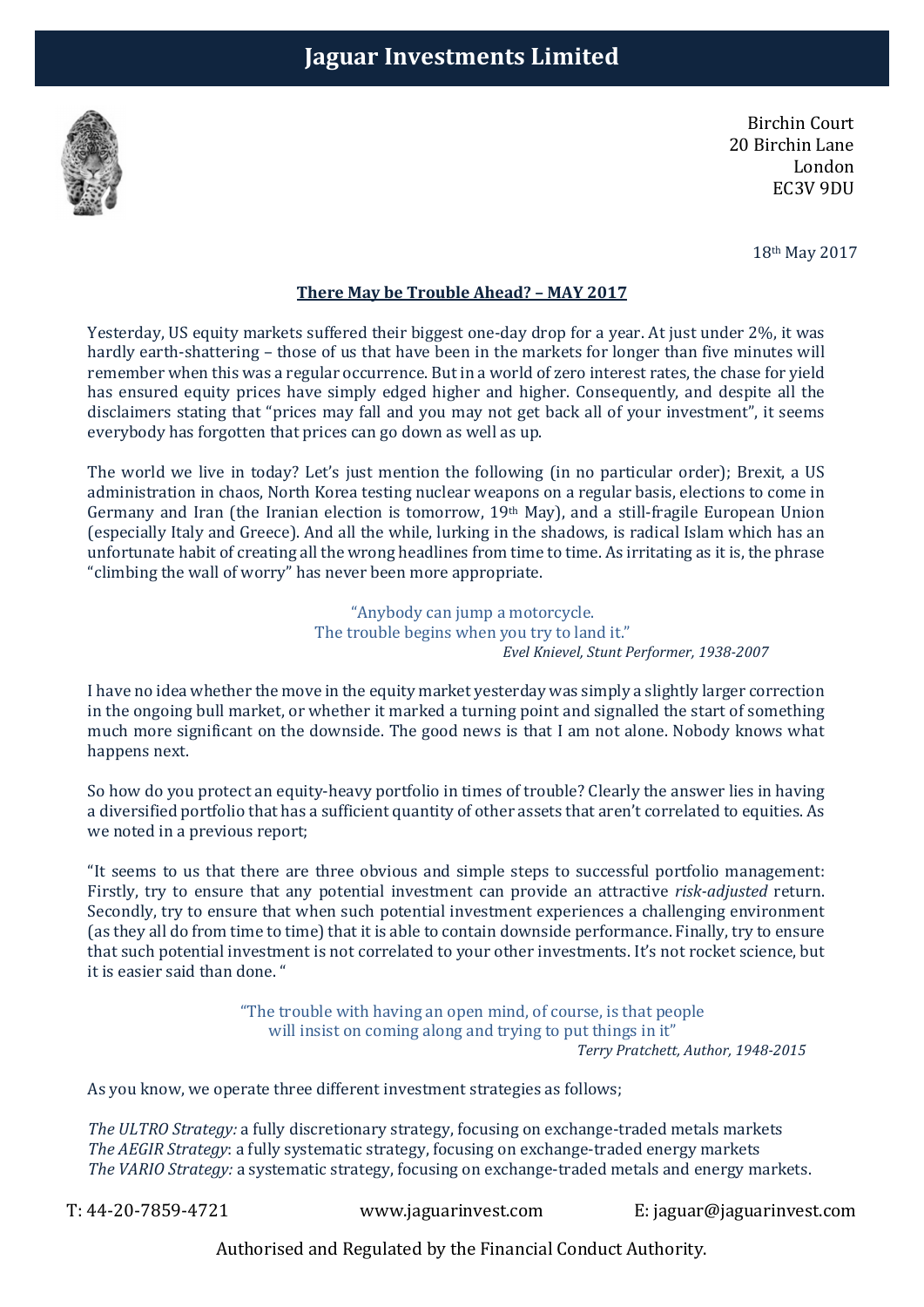## Jaguar Investments Limited

All three of our strategies are robust, standalone investment strategies and have solid track records (the latest performance reports and all previous research reports are available on our website). So far so good. So far so obvious. But following a discussion with one of our existing investors, I thought it might be worthwhile to track the performance of a portfolio that invested in all three strategies. I looked at returns for the last three years (May 2014 to April 2017) and I also looked at how such a portfolio (I called it J3S) might measure up against some benchmarks as follows;

| J <sub>35</sub> | = An equally weighted allocation to each of our ULTRO, AEGIR and VARIO strategies |
|-----------------|-----------------------------------------------------------------------------------|
| <b>ULTRO</b>    | $=$ Jaguar ULTRO Strategy                                                         |
| <b>AEGIR</b>    | $=$ Jaguar AEGIR Strategy                                                         |
| <b>VARIO</b>    | $=$ Jaguar VARIO Strategy                                                         |
| <b>GSCITR</b>   | = S&P GSCI Total Return Index                                                     |
| <b>CTAI</b>     | = Societe Generale CTA Index (Formerly Calyon/Newedge CTA Index)                  |
| <b>STTI</b>     | = Societe Generale Short Term Traders Index                                       |
| <b>SP500</b>    | $=$ S&P 500 Index                                                                 |
|                 |                                                                                   |
|                 |                                                                                   |

Annualised

|               | Compound              |               | <b>Annualised</b> |               | <b>Sharpe</b>  |
|---------------|-----------------------|---------------|-------------------|---------------|----------------|
|               | <b>Rate of Return</b> |               | <b>Volatility</b> |               | <b>Ratio</b>   |
| <b>SP500</b>  | $+8.18%$              | $135$         | 2.55%             | $135$         | 2.00           |
| <b>AEGIR</b>  | $+6.04%$              | <b>ULTRO</b>  | 2.61%             | <b>AEGIR</b>  | 1.73           |
| <b>VARIO</b>  | +5.98%                | <b>AEGIR</b>  | 3.43%             | <b>ULTRO</b>  | 1.32           |
| $135$         | $+5.19%$              | <b>VARIO</b>  | 4.71%             | <b>VARIO</b>  | 1.26           |
| <b>CTAI</b>   | $+4.50%$              | <b>STTI</b>   | 6.86%             | <b>SP500</b>  | 0.81           |
| <b>ULTRO</b>  | $+3.47%$              | <b>CTAI</b>   | 8.81%             | <b>CTAI</b>   | 0.54           |
| <b>STTI</b>   | $-0.68%$              | <b>SP500</b>  | 10.36%            | <b>STTI</b>   | $-0.07$        |
| <b>GSCITR</b> | $-23.27%$             | <b>GSCITR</b> | 20.79%            | <b>GSCITR</b> | $-1.16$        |
|               |                       |               |                   |               |                |
|               |                       |               | <b>Worst 12m</b>  |               |                |
|               | <b>Maximum</b>        |               | <b>Rolling</b>    |               | Calmar         |
|               | <b>Drawdown</b>       |               | <b>Return</b>     |               | <b>Ratio</b>   |
| J3S           | $-0.97%$              | <b>AEGIR</b>  | $+1.48%$          | J3S           | $+5.35$        |
| <b>ULTRO</b>  | $-1.89%$              | J3S           | $+0.74%$          | <b>AEGIR</b>  | $+2.95$        |
| <b>AEGIR</b>  | $-2.05%$              | <b>ULTRO</b>  | $-0.02%$          | <b>ULTRO</b>  | $+1.84$        |
| <b>VARIO</b>  | $-3.29%$              | <b>VARIO</b>  | $-0.82%$          | <b>VARIO</b>  | $+1.82$        |
| <b>SP500</b>  | $-8.88%$              | <b>SP500</b>  | $-8.17%$          | <b>SP500</b>  | 0.92           |
| <b>CTAI</b>   | $-10.50%$             | <b>CTAI</b>   | $-8.50%$          | <b>CTAI</b>   | 0.43           |
| <b>STTI</b>   | $-13.78%$             | <b>STTI</b>   | $-11.73%$         | <b>STTI</b>   | $-0.05$        |
| <b>GSCITR</b> | $-60.50%$             | <b>GSCITR</b> | $-42.69%$         | <b>GSCITR</b> | $-0.38$        |
|               |                       |               |                   |               |                |
|               | <b>Best Month/</b>    |               | <b>%age Up</b>    |               | <b>Sortino</b> |
|               | <b>Worst Month</b>    |               | <b>Months</b>     |               | <b>Ratio</b>   |
| J3S           | 3.42                  | <b>AEGIR</b>  | 75%               | J3S           | 1.73           |
| <b>VARIO</b>  | 2.36                  | $135$         | 69%               | <b>ULTRO</b>  | 1.00           |
| <b>ULTRO</b>  | 1.85                  | <b>ULTRO</b>  | 61%               | <b>AEGIR</b>  | 0.92           |
| <b>CTAI</b>   | 1.33                  | <b>VARIO</b>  | 61%               | <b>VARIO</b>  | 0.83           |
| <b>SP500</b>  | 1.33                  | <b>SP500</b>  | 58%               | <b>SP500</b>  | 0.42           |
| <b>AEGIR</b>  | 1.13                  | <b>STTI</b>   | 53%               | <b>CTAI</b>   | 0.27           |
| <b>STTI</b>   | 0.83                  | <b>CTAI</b>   | 50%               | <b>STTI</b>   | $-0.03$        |
| <b>GSCITR</b> | 0.78                  | <b>GSCITR</b> | 39%               | <b>GSCITR</b> | $-0.37$        |
|               |                       |               |                   |               |                |

T: 44-20-7859-4721 www.jaguarinvest.com E: jaguar@jaguarinvest.com

Authorised and Regulated by the Financial Conduct Authority.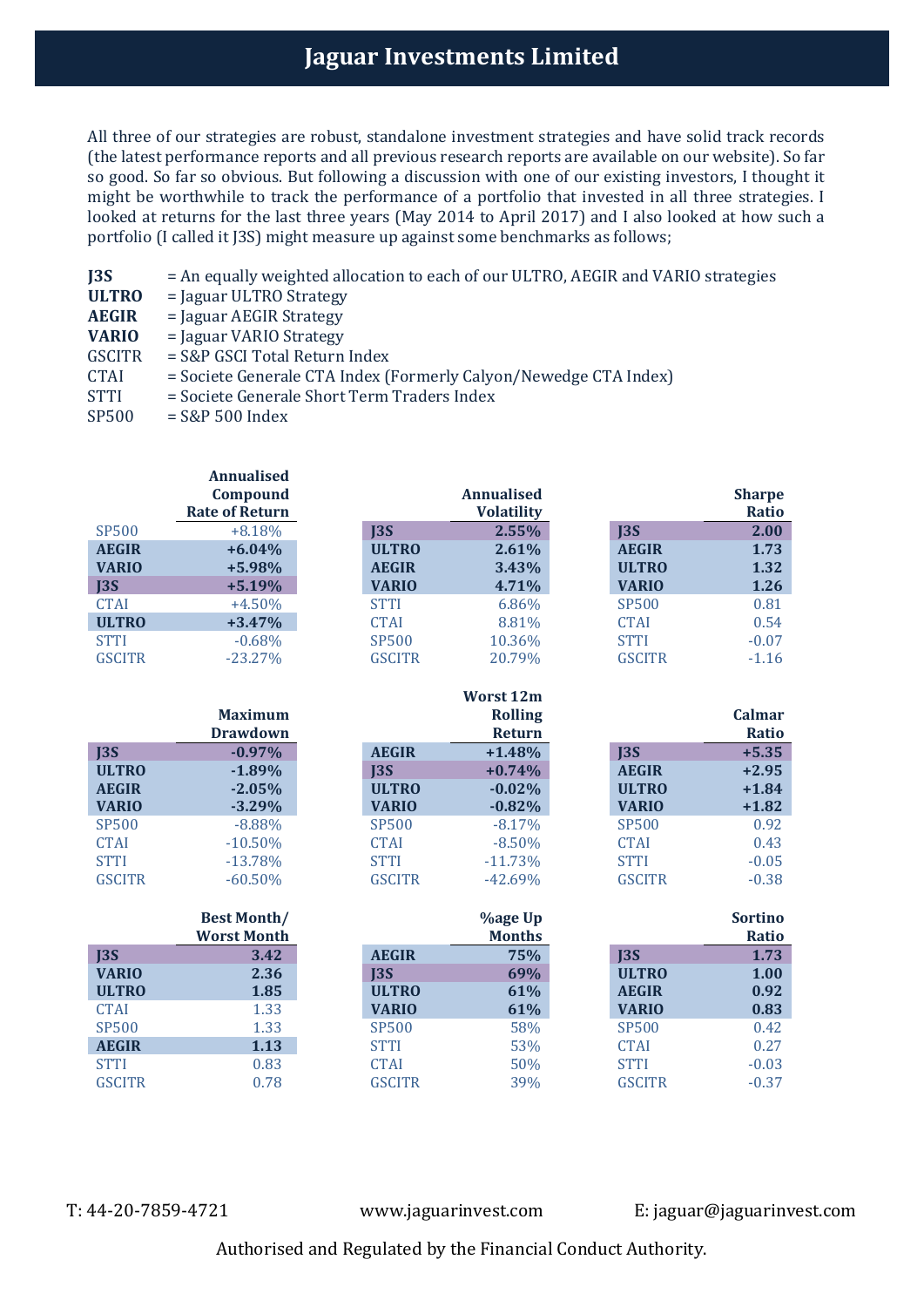You can see from the tables above that all three of the Jaguar strategies compare favourably with the relevant benchmarks – and that investing in the J3S portfolio enhances the majority of the risk metrics.

Importantly for the purposes of this note (and your portfolio) is that two of the three core Jaguar strategies are inversely correlated to the S&P 500, as is J3S. The exception is ULTRO, which has virtually zero correlation as shown in the table below;

Correlation to S&P 500 (monthly returns);

- $\bullet$  AEGIR =  $-0.39$
- $$
- $VARIO = -0.22$
- $\bullet$  ULTRO = +0.02

"The trouble with the world is that the stupid are cocksure, and the intelligent are full of doubt." Bertrand Russell, Philosopher and Writer, 1872-1970

The numbers would indicate therefore, that J3S is a robust, investable strategy – but how does it fare when the S&P 500 is struggling? In the 36 months sampled, the S&P 500 lost ground in 15 of them and on average lost 1.92% per month. Of those 15 months, the J3S made money in 11 of them and on average returned 0.82% per month. In the 4 months it lost money, it lost on average 0.20% per month.



So how much J3S should you incorporate into your portfolio? I have assumed that no equity enthusiast is likely to sacrifice much more than 25% so the table below shows the metrics for the S&P 500 on its own and then the metrics for a portfolio of 75% S&P 500 and 25% J3S. I have also included the metrics for a 50:50 split;

|                  | <b>Annualised</b> |                   |               |                 | Worst 12m      |                 |
|------------------|-------------------|-------------------|---------------|-----------------|----------------|-----------------|
|                  | Compound          | Annualised        | <b>Sharpe</b> | <b>Maximum</b>  | <b>Rolling</b> | <b>%age Up</b>  |
| <b>Portfolio</b> | <b>RoReturn</b>   | <b>Volatility</b> | Ratio         | <b>Drawdown</b> | <b>Return</b>  | <b>Months</b>   |
| S&P 500          | $+8.18%$          | 10.36%            | 0.81          | $-8.88\%$       | $-8.17\%$      | 58%             |
| 75/25            | $+7.55\%$         | 7.60%             | 1.00          | $-6.34\%$       | $-4.55\%$      | 64%             |
| 50/50            | $+6.84\%$         | 4.94%             | 1.37          | $-3.87\%$       | $-0.91\%$      | 69 <sub>%</sub> |

You can see that by introducing a 50% allocation to the J3S strategy, the portfolio does sacrifice approximately 10bps per month, but both volatility and drawdown are enhanced by more than 50%.

We would be pleased to explain our strategies to you in more detail.

T: 44-20-7859-4721 www.jaguarinvest.com E: jaguar@jaguarinvest.com

Authorised and Regulated by the Financial Conduct Authority.